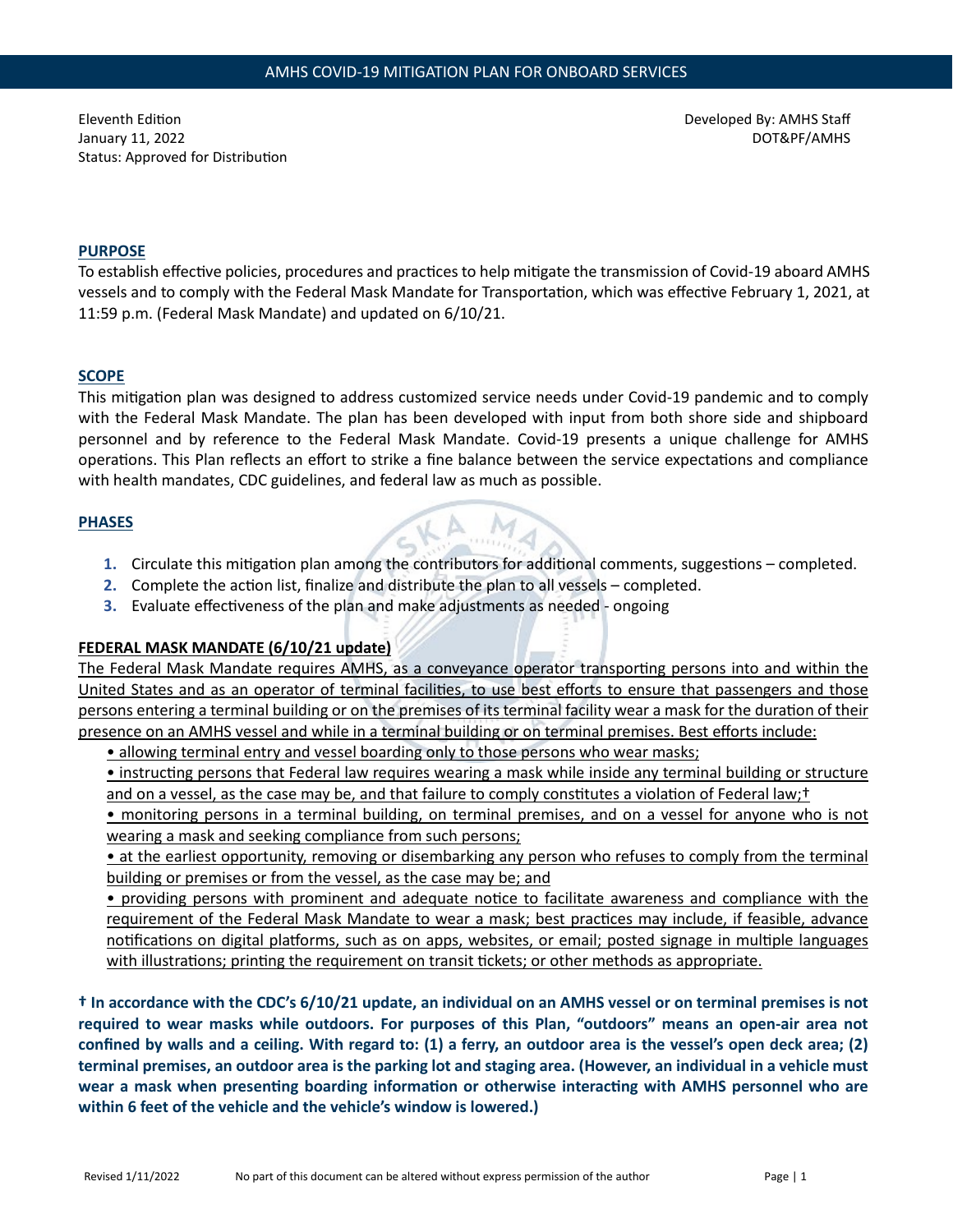#### **APPLICATION OF MITIGATION PLAN**

Onboard services on all AMHS vessels, in AMHS terminal buildings, and on the premises of an AMHS terminal facility:

#### **MASK DETAILS:**

*Mask* means a material covering the nose and mouth of the wearer, excluding face shields.

A properly worn mask completely covers the nose and mouth of the wearer. A mask should be secured to the head, including with ties or ear loops. A mask should fit snugly but comfortably against the side of the face. Masks do not include face shields. Masks can be either manufactured or homemade and should be a solid piece of material without slits, exhalation valves, or punctures. Medical masks and N-95 respirators fulfill the requirements of this plan and the Federal Mask Mandate.

The following attributes are additionally acceptable as long as masks meet the requirements above.

- Masks can be either manufactured or homemade.
- Masks can be reusable or disposable.
- Masks can have inner filter pockets.
- Clear masks or cloth masks with a clear plastic panel may be used to facilitate communication with people who are hearing impaired or others who need to see a speaker's mouth to understand speech.

The following do not qualify as adequate masks:

- Masks worn in a way that does not cover both the mouth and nose.
- Face shields or goggles (face shields or goggles may be worn to supplement a mask that meets above required atributes).
- Scarves, ski masks, balaclavas, or bandannas.
- Shirt or sweater collars (e.g., turtleneck collars) pulled up over the mouth and nose.
- Masks made from loosely woven fabric or that are knited, i.e., fabrics that let light pass through.
- Masks made from materials that are hard to breathe through (such as vinyl, plastic or leather).
- Masks containing slits, exhalation valves, or punctures.
- Masks that do not fit properly (large gaps, too loose or too tight).

See CDC mask guidance at: https://www.cdc.gov/quarantine/masks/mask-travel-guidance.html

#### **ACTION PLAN**

#### **1. GENERAL POLICIES AND DEFINITIONS**

Below policies have been established to mitigate the spread of the coronavirus that causes Covid-19 onboard AMHS vessels. When testing is required it must be a RT-PRC or an Antigen test and not an antibody test. When the term **"a complete vaccina�on"** is used it means that all shots for the vaccine have been administered and a 14 day waiting period after the final shot has passed. Presently the vaccine shot series available to the public are as follows:

- Moderna 2 shots
- Pfizer 2 shots
- Johnson and Johnson 1 shot

At this time AMHS is not requiring a third booster shot to satisfy "a complete vaccination"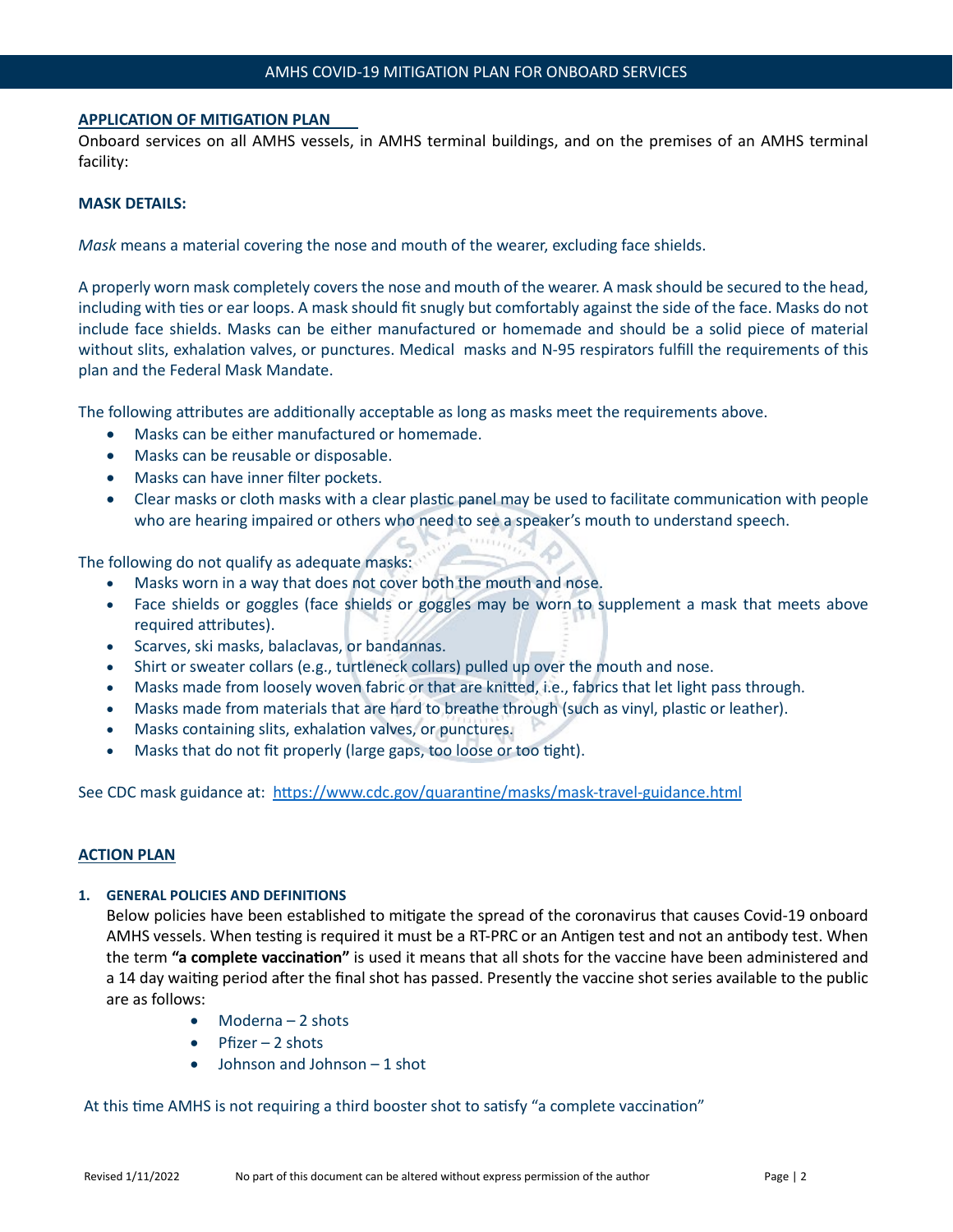## **A. Prevention**

- i. It is required that all passengers, crew, and officers wear a face mask for the duration of the voyage, except when outside in the vessel's open deck area. Signage requiring face masks, social distancing, and hand washing will be posted throughout the crew areas.
- ii. All passengers over the age of 2 and crewmembers are required to wear a face mask while boarding and onboard AMHS vessels except when in a stateroom or tent, in a designated smoking area, while eating, in a vehicle while loading/unloading \*(except when showing ID and boarding passes to the Purser or other designee), on the exterior/outside open deck area, or while underway in a vehicle on the car deck aboard Lituya. Reasonable accommodations will be made for passengers who are unable to wear a mask due to a disability. Signage requiring face masks, social distancing, and hand washing will be posted throughout the passenger areas.
- iii. Passengers are to bring their own face mask when boarding the vessel.
- iv. Additional face masks will be available for passengers and crew if requested (subject to availability).
- *v.* Only ticketed passengers will be allowed to board the vessel, no visitors or un-ticketed customers. (Members of DOT&PF staff and vendors approved for conducting work/business aboard the AMHS vessels are exempt from this requirement.)
- vi. All crew on operational ferries or ferries in yard status/layup will be required to have a negative test result for a test taken within 7 days (168hrs) before 12:01 a.m. on the day of the start of an assignment or the day of deadheading to an assignment. A valid CDC issued COVID-19 Vaccination Record Card showing a complete vaccination will be accepted in lieu of a negative test result (some vaccines require 2 shots to be complete). When in operation, crew on Lituya who are not vaccinated will undergo periodic testing, in lieu of pre assignment testing, that will be determined by the employer in consultation with DHSS.
- vii. Restriction to the vessel for all crewmembers has ended. When leaving the vessel normal protocol is in place for check-in check-out procedures per department heads and the vessel Master. Vessel crewmembers will observe community restrictions for going ashore if they are in place.
- viii. Passengers will be allowed ashore at all port calls if there are no community restrictions. Communities with restrictions will need to communicate restrictions to passengers via signage, media, or local enforcement personnel.
- ix. All members of DOT&PF staff and vendors approved for conducting work/business aboard the AMHS vessels (vaccinated or not vaccinated) will wear a face mask while aboard the vessel. Additionally, they will have their temperature taken to ensure there is no fever of 100. 4° F / 38° C or greater by checking in with the Purser or Masters designee. Crewmembers assigned to vessels in yard status/layup are not permitted to board operational vessels without permission from both the Vessel Master and the Operations Manager.

### **B. Screening**

- *i. Screening Crew for COVID-19:* 
	- a) When crew report aboard the vessel at every crew change the purser will require evidence of a negative COVID-19 test result for a test taken within 7 days (168hrs) before 12:01 a.m. on the day of the start an assignment or deadheading to an assignment. *There is a special provision for crewmembers who have previously tested positive for COVID-19 below in paragraph b) where testing will not apply*. A valid CDC issued COVID-19 Vaccina�on Record Card showing a complete vaccination will be accepted in lieu of a negative test result (some vaccines require 2 shots to be complete). The crewmember will also have their temperature taken (vaccinated or not vaccinated) to ensure there is no fever of 100. 4° F / 38° C or greater. This procedure will apply to deadheading crew members traveling **to** an assignment prior to boarding the vessel they are deadheading on. The negative test result will be accepted as sufficient testing when boarding the "assigned" vessel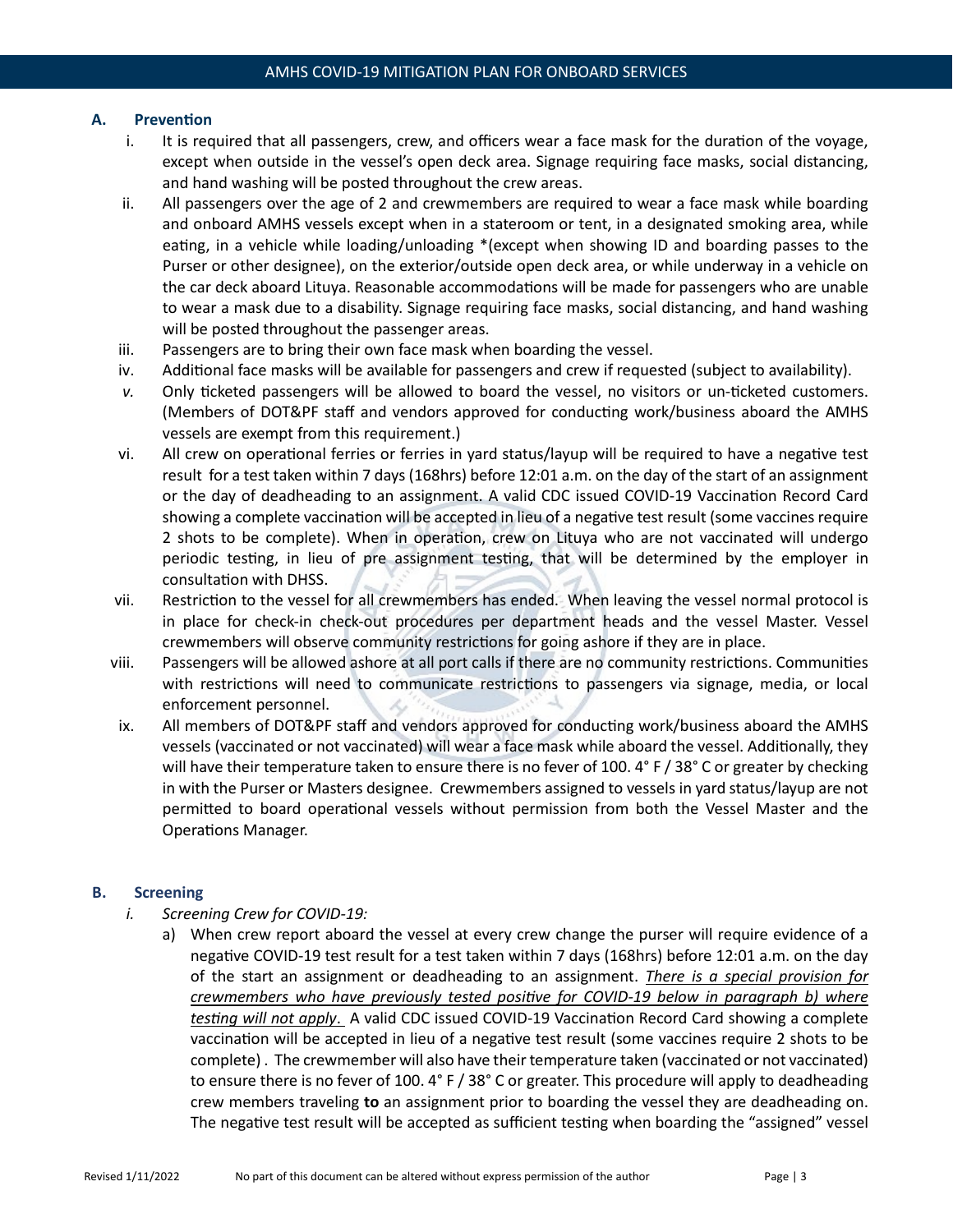if deadheading and transferring to another vessel. If transferring to another vessel, the deadhead pass and test result will be shown to the purser as evidence. A valid CDC issued COVID-19 Vaccination Record Card showing a complete vaccination will be accepted in lieu of a negative test result.

- b) Crewmembers who have previously tested positive for COVID-19 are exempt from testing requirements for a period of 90 days beginning from the date of onset of their symptoms or the date of their first positive test if the person was asymptomatic. (Crewmembers who develop new symptoms during the 90 day period must consult with a healthcare provider to determine if they need to be re-tested). Crewmembers who have previously tested positive must have a written release to return to work from the Public Health Department. On the back of their release the crewmember will document either the date of onset of their symptoms or the date of their first positive test result, whichever is earlier.
- c) The Purser will require crew members to fill out the AMHS Crew Reporting to Duty Form that is available on the AMHS Internal Resources site.
- d) There are special cases where crew who are required to obtain a negative test result are dispatched to an assignment while waiting on results to come in. In these cases, the Operations Manager, Port Captain, or Port Steward will forward authorization for the vessel to administer an antigen test when reporting aboard.
- e) The Purser will keep a list of those crew members asked to leave the vessel, these lists will be archived with dispatch in the crew list reports - amhs.vessel.crewlist@alaska.gov.
- f) Lists of vaccinated crewmembers shall **not** be maintained. However, the Master is authorized to generate and provide a list of vaccinated crew onboard to public health authorities when requested to assist with contact tracing efforts.

m

### **C. Social Distancing**

- i. All social distancing protocols are followed where applicable, both onboard and while loading/unloading. Vessels will establish a clear and short announcement over the public address system for all departures emphasizing the importance of hand washing, face masks, and social distancing.
- ii. Minimize direct contact between employees and passengers, increase physical distancing.
- iii. Establish a one way traffic patern around the vessel where applicable.
- iv. Place 6 feet apart markers/labels/direction signs on the deck where applicable.

### **D.** Sanitation

- i. Place hand sanitizers/wipes at the entrance of service locations, elevators, rails, public restrooms/showers etc.
- ii. Daily touch-point sanitization (workstations, equipment, screens, doorknobs, restrooms).
- iii. Use only [EPA approved](https://www.epa.gov/pesticide-registration/list-n-disinfectants-use-against-sars-cov-2) disinfectants and sanitizers and follow instructions provided by the manufacturer; consult with Chief Steward or Passenger Services shore side office for chemicals approved to use on vessels.
- iv. Continue following previously established Enhanced Sanitation Protocols; refer to Passenger Services [SOP 04.09](https://web.dot.state.ak.us/amhs/pubs/ps_pp/04_09.pdf) for specifics.

### **E. Food Service**

- i. Continue following FDA regulations regarding [Food Safety.](https://www.fda.gov/food/food-safety-during-emergencies/food-safety-and-coronavirus-disease-2019-covid-19)
- ii. Install sneeze guards at service counters; hot/cold food lines, cashier counter, purser counter etc.
- iii. Post signage encouraging passengers to wash hands often, especially before and after entering food service areas.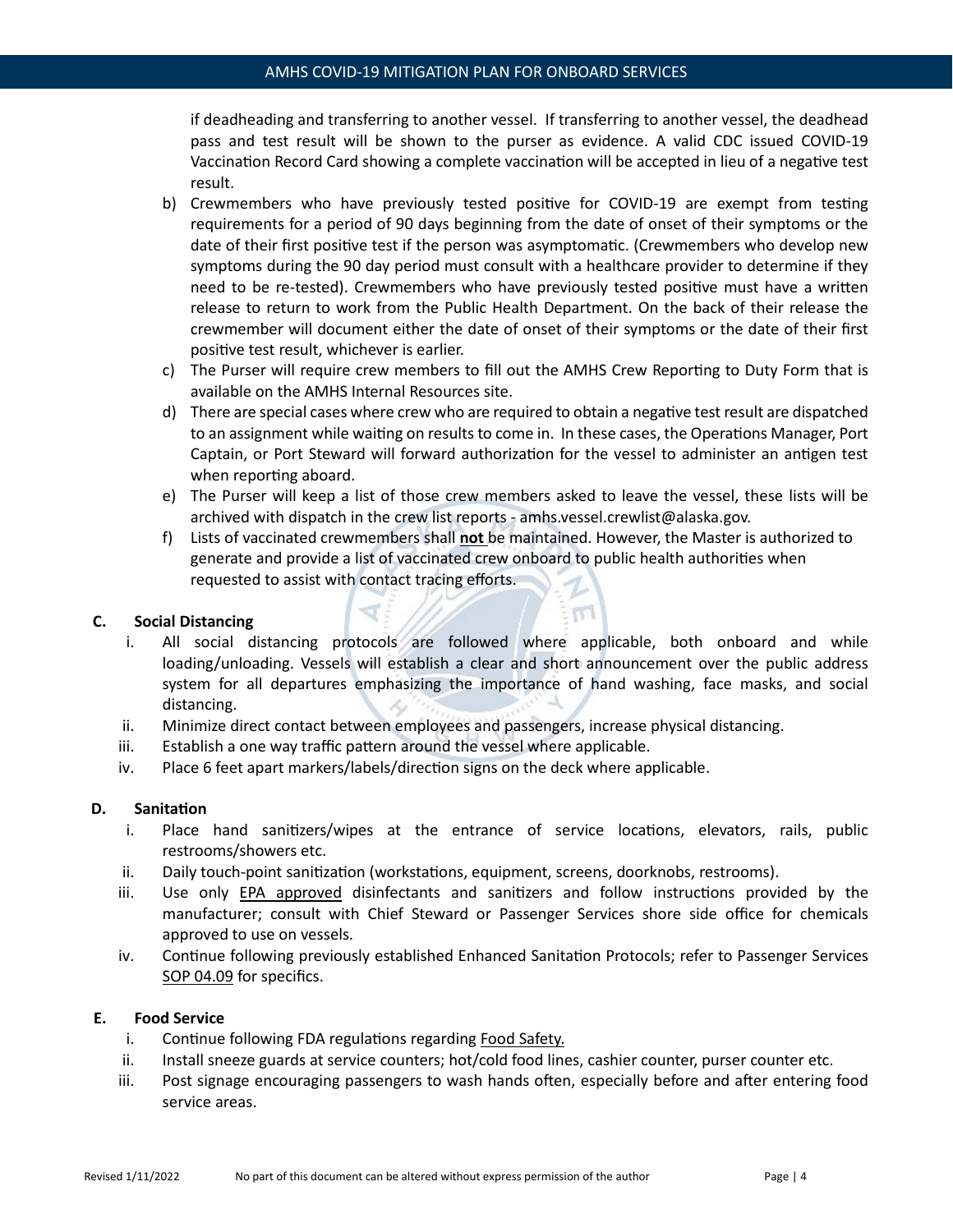- iv. Salad bars/buffets are allowed if hand sanitizers are used before touching shared utensils. Place a hand sanitizer dispenser on each end of the food line. Place signage to require passengers and crew use the sanitizer before touching the shared utensils.
- v. Use suitable utensils when dispensing ready-to-eat food such a spatula, tongs etc. [\(Food Code](https://www.fda.gov/food/fda-food-code/food-code-2017) Section 3-301.11). Gloves are not a substitute for hand washing or hand hygiene.
- vi. Passengers will be allowed to consume their food in their cabins, if requested.
- vii. Food will be available for take away, using to-go boxes, if requested.

# **F. Accommodations**

- i. AMHS will return to double occupancy crew berthing on applicable vessels. Crew rooms must be thoroughly cleaned and sanitized at the end of an assignment and ready for the next occupants(s).
- ii. On mainline ferries two passenger cabins will be reserved as quarantine cabins and left vacant for emergencies
- iii. Each room will be disinfected after vacated by the occupant(s). Used beds will be stripped and re-made. All hard surfaces will be cleaned with disinfectant(s).
- iv. Foggers designed for room cleaning can be used to speed up this process. [EPA approved](https://www.epa.gov/pesticide-registration/list-n-disinfectants-use-against-sars-cov-2) disinfectants and sanitizers must be used when utilizing a fogger.
- v. A team of two crew members will clean each state room.
- vi. Place a cover sheet over the upper bunk beds to minimize excess use, replace the cover sheets each time after cleaning the cabin.

## **G. While Underway**

- i. Vessels will refer the Passenger Services Infection Control Plan Version 4 located at the Purser Office for responding to Covid-19 symptoms while underway. At the beginning of the operating season and at each crew change;
	- a) The Purser will remind crew that a copy of the Alaska Marine Highway Passenger Services Infection Control Plan version 4 dated January 2020 is in the Desk Reference located in the Purser's Office.
	- b) Inform the crew of the location of the specific isolation area/stateroom identified by Chief Engineer.
- ii. A passenger who presents Covid-19 like symptoms while the vessel is underway will be isolated in the predetermined location and follow the Pandemic Response section (pages  $13 - 17$ ) of the Alaska Marine Highway Passenger Services Infection Control Plan Version 4 dated January 2020 and Coast Guard directions.
- iii. A crew member who develops any COVID like symptoms during a voyage is to isolate in their room, if they have one. If not, they should isolate in the vessel's predesignated location and follow the Pandemic Response section (pages  $13 - 17$ ) of the Alaska Marine Highway Passenger Services Infection Control Plan Version 4 dated January 2020 and Coast Guard directions.
- iv. The Master of the vessel will notify the Coast Guard as required of any potential Covid-19 cases and follow their directions along with the directions in the Pandemic Response section (pages  $13 - 17$ ) of the Alaska Marine Highway Passenger Services Infection Control Plan Version 4 dated January 2020. Master will also inform shore side managers once USCG is notified about the potential Covid-19 case(s).

# **2. LOCATION SPECIFIC PROCEDURES**

Below is the list of location specific procedures that include but not limited to;

### **A. Food Courts or Cafeterias**

- i. Install/place hand sanitizer/wipes dispenser at the entrance and exit of the food court/cafeteria.
- ii. Passengers order their food which is served by the cook and/or server as usual. Salad bars/buffets are allowed if hand sanitizers used before touching shared utensils. Place a hand sanitizer dispenser on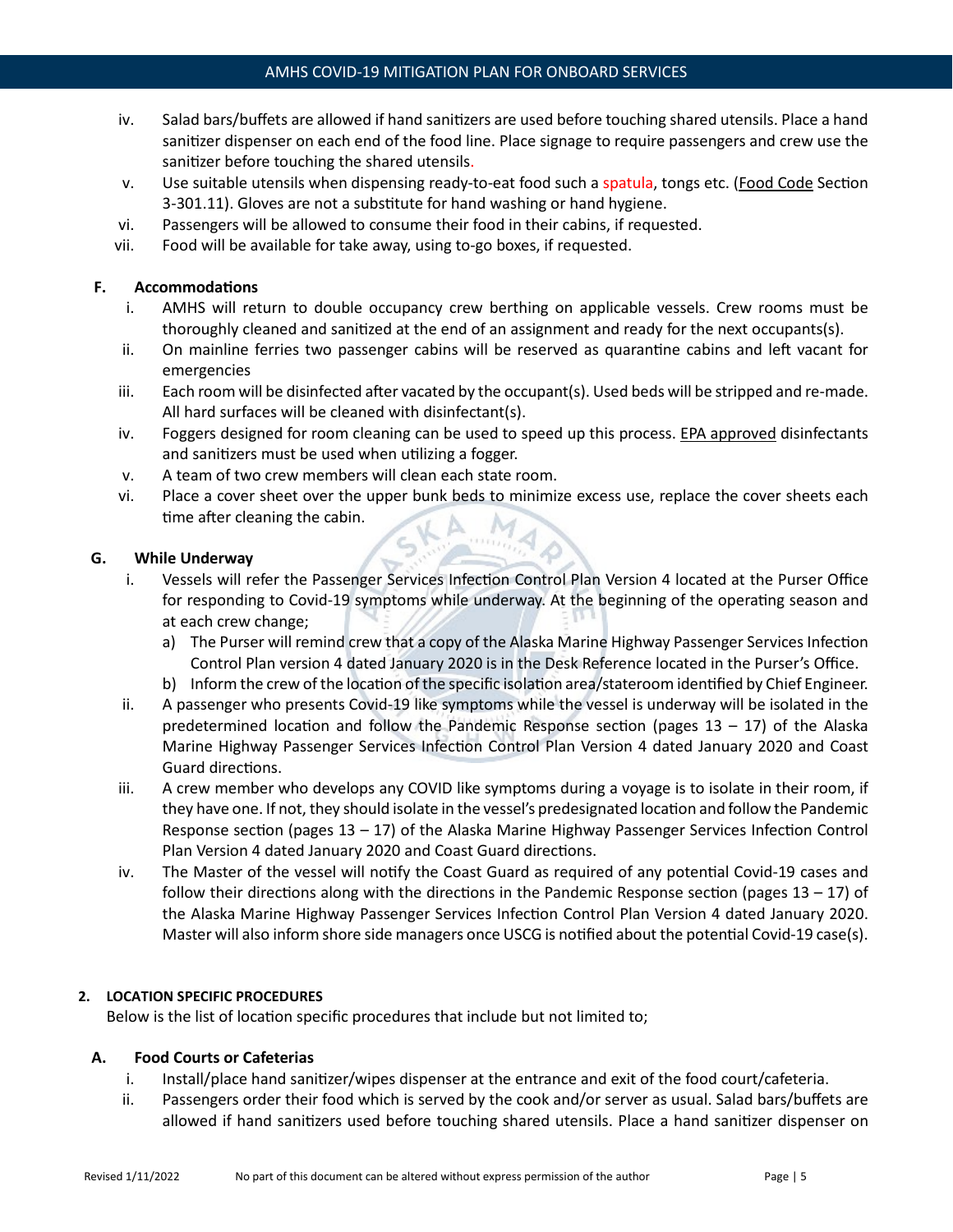each end of the food line. Place signage to require passengers and crew use the sanitizer before touching the shared utensils.

- iii. Coffee and soda can be self-served by the customer but one customer in line at a time and equipment is wiped/sanitized often or a hand sanitizer dispenser is available by the coffee/soda station.
- iv. Daily touch-point sanitization (counters, equipment, reach-in coolers etc.)
- v. Condiments in single-use disposable packets only.
- vi. Fully sanitize tables and chairs after each group.

## **B. Dining Rooms**

- i. Waiter or cashier will take and/or serve the order wearing a face mask.
- ii. Salad bars/buffets are allowed if hand sanitizers are used before touching shared utensils. Place a hand sanitizer dispenser on each end of the food line. Place signage to require passengers and crew use the sanitizer before touching the shared utensils. Encourage passengers not to sit at the same table unless household members, companions, friends etc.
- iii. Waiter or the cashier will serve condiments, coffee, soda etc. unless there is a coffee/soda station available. Place a hand sanitizer dispenser on each end of the food line.
- iv. Sanitize or provide disposable menus or menu board.
- v. Fully sanitize tables and chairs after each group.
- vi. Daily touch-point sanitization (counters, equipment, reach-in coolers etc.)
- vii. Do not use tablecloths.

## **C. POS Sta�ons (Cash Registers)**

- i. Install/place a hand sanitizer/wipes at the cashier counter.
- ii. Clean/sanitize hands after handling cash.
- iii. Daily touch-point sanitization (counters, equipment, screens etc.)
- iv. Clean/sanitize the credit/debit cards prior to handling and swiping.

### **D. Crew and Officer Messes**

- i. Stagger meal hours for crew when and where possible.
- ii. Establish distance between crew as much as possible; sharing the same table is OK.
- iii. Crew should be allowed to consume their food in their cabin if they must but not in public areas.
- iv. Food safety regulations and sanitation protocols must be followed.
- v. Salad bars/buffets are allowed if hand sani�zers used before touching shared utensils. Place a hand sanitizer dispenser at each end of the food line. Place signage to require passengers and crew use the sanitizer before touching the shared utensils.

### **E. Car Decks**

- i. Place 6ft distance markers on the car deck if possible.
- ii. Stagger car deck calls in order to spread the number of people on the car deck each time.
- iii. On all vessels, pets must remain on the car deck until their owner(s) disembark the vessel at their final destination.

### **F. Purser Foyers**

- i. Place markers on the floor for 6 feet of distancing.
- ii. Install/place hand sanitizers/wipes around the Purser counter.
- iii. Discourage forming lines at the Purser foyer, serve to a single cluster of passengers at a time.
- iv. Encourage only one member of a group to approach the counter where possible.

## **G. On the Ramp**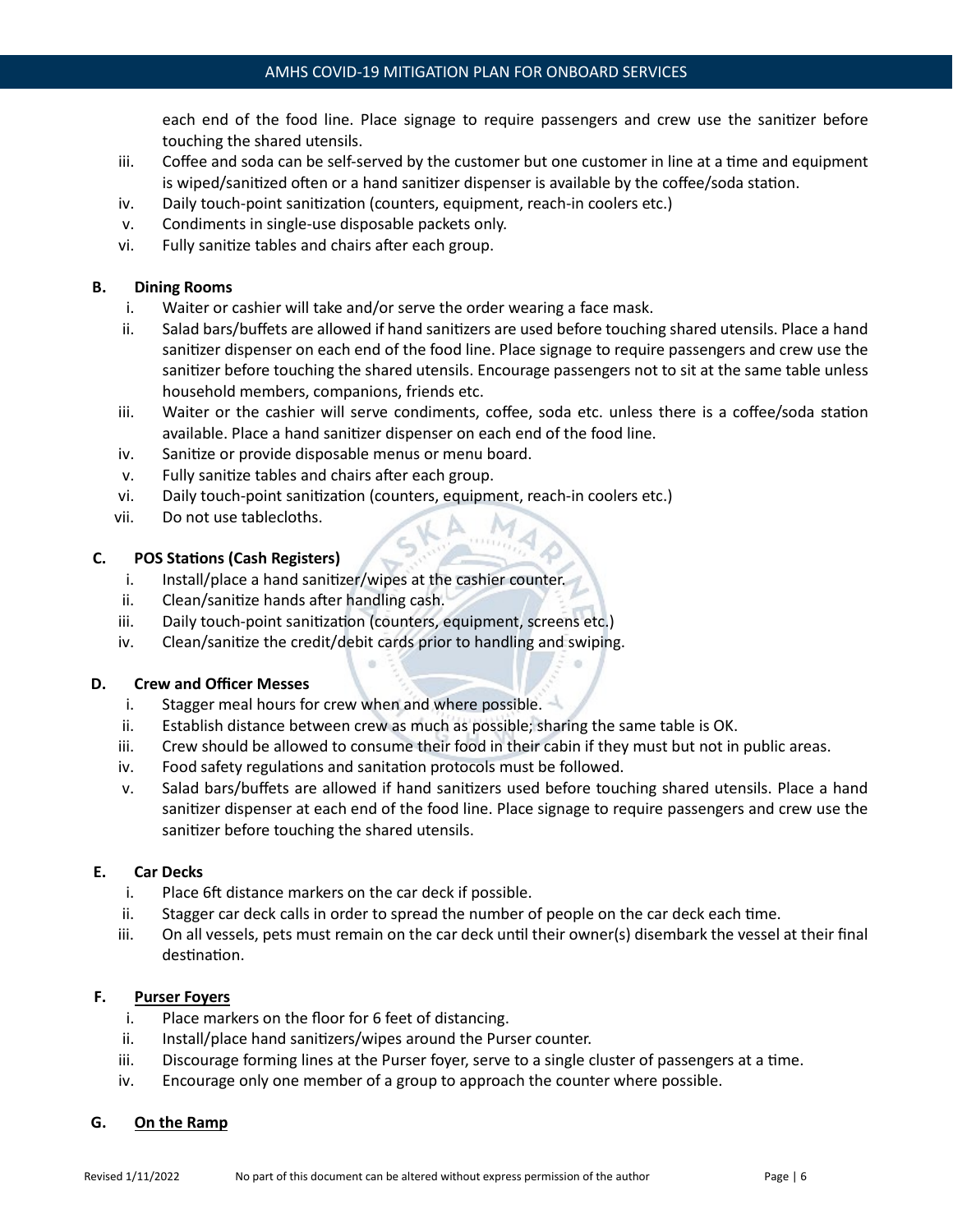- i. Place 6ft distance markers on loading areas where possible.
- ii. Discourage forming lines on the ramp, serve to a single cluster of passengers at a time.
- iii. Follow the screening process for both the crew and the passengers as described above in the screening section.

## **PROVISIONS**

This section will be used to inventory the provisions used for this plan. Information in this section will be updated periodically by Passenger Services. All cleaning supplies and PPE for COVID19 will be ordered through the Passenger Services Department.

| <b>Provision</b>          | Purchased | Distributed In-Stock |       | Source                      |
|---------------------------|-----------|----------------------|-------|-----------------------------|
| Face Masks (disposable)   | 75500     | 40000                | 35500 | Open Market/State Inventory |
| Respirators (N95 or KN95) | 1000      | 600                  | 400   | Open Market/State Inventory |
| Handmade Face Mask        | 560       | 560                  | 0     | Local Producer              |
| Cloth Face Mask           | 4000      | 4000                 | 0     | MARAD and EOC               |
|                           |           |                      |       |                             |
|                           |           |                      |       |                             |
|                           |           |                      |       |                             |

### **METRICS AND EVALUATION**

This section will be used to monitor the effectiveness of this plan. Adjustments will be made as necessary.

| <b>Vessel</b> | <b>Action Item</b>                                  | <b>Effective</b><br>(Yes/No) | Reason(s)<br>(if not effective)                                                                        | <b>Suggestions</b><br>(if not effective)                           |
|---------------|-----------------------------------------------------|------------------------------|--------------------------------------------------------------------------------------------------------|--------------------------------------------------------------------|
| MAT/KEN       | <b>BEL Departures</b>                               | No<br>G                      | Procedural Inconsistencies                                                                             | Vessel personnel help with<br>screening inside the<br>terminal     |
| ALL           | Deadheading Crew                                    | No                           | <b>Clarification Needed</b>                                                                            | Test prior to deadheading<br>to an assignment                      |
| <b>ALL</b>    | 5 Day Crew Testing                                  | No                           | Results not timely                                                                                     | Expand to 7 Day Testing                                            |
| ALL           | Contractors/Vendors                                 | No                           | <b>Clarification Needed</b>                                                                            | <b>Temperature Checks</b>                                          |
| <b>KEN</b>    | PPE/Cleaning/Social<br>Distancing                   | Yes                          |                                                                                                        |                                                                    |
| <b>ALL</b>    | Added tents to<br>prevention                        | No                           | Passenger in tents are<br>isolated from others                                                         | Face masks not required in<br>tents                                |
| MAT/KEN       | <b>BEL Departures</b>                               | No                           | <b>COVID19 Testing Vouchers</b><br>Must Be Distributed To<br>Passengers                                | Bellingham Terminal will<br>distribute the vouchers at<br>check in |
| ALL           | Passenger Age<br>Requirements for<br><b>Testing</b> | No                           | Update to State Mandate<br>10 relaxes testing<br>requirements for<br>passengers under the age of<br>11 | Align AMHS Mitigation Plan<br>with State Mandate 10                |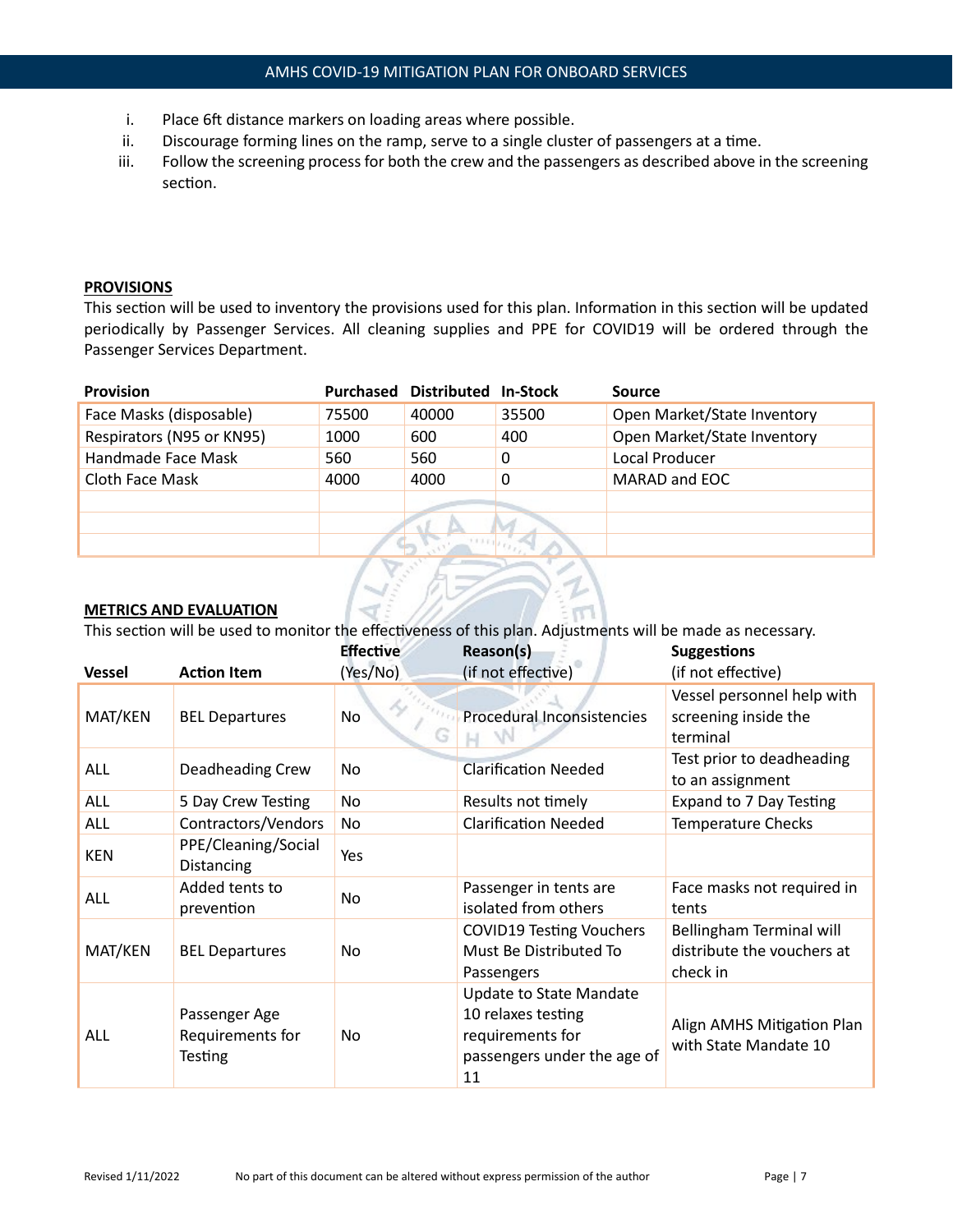# AMHS COVID-19 MITIGATION PLAN FOR ONBOARD SERVICES

|               |                                                                                                                                                                   | <b>Effective</b>                 | Reason(s)                                                                                                                                                                                         | <b>Suggestions</b>                                                                                                                                                                                                                              |
|---------------|-------------------------------------------------------------------------------------------------------------------------------------------------------------------|----------------------------------|---------------------------------------------------------------------------------------------------------------------------------------------------------------------------------------------------|-------------------------------------------------------------------------------------------------------------------------------------------------------------------------------------------------------------------------------------------------|
| <b>Vessel</b> | <b>Action Item</b>                                                                                                                                                | (Yes/No)                         | (if not effective)                                                                                                                                                                                | (if not effective)                                                                                                                                                                                                                              |
| ALL           | <b>Traveler Declaration</b><br>Form repository for<br>Bellingham<br>departures.<br><b>Traveler Declaration</b><br>Forms for the<br>different travel<br>categories | No                               | <b>Clarification Needed</b>                                                                                                                                                                       | <b>Traveler Declaration forms</b><br>need to be delivered to the<br>Ketchikan Terminal.<br>Hyperlinks inserted in the<br>Mitigation Plan to identify<br>which declaration form<br>needs to be used for the<br>different categories of<br>travel |
| ALL           | Passengers not<br>required to wear<br>face mask in vehicle<br>while loading                                                                                       | No                               | Passenger not socially<br>distanced between Purser<br>when showing ID and<br><b>Boarding Pass</b>                                                                                                 | Add requirement for<br>passengers to wear face<br>masks while boarding and<br>while in vehicle showing<br>paperwork to the Purser                                                                                                               |
| ALL           | Negative test results<br>for all crewmembers<br>before starting an<br>assignment                                                                                  | <b>No</b>                        | Per DHSS - Previously<br>positive crew will not shed<br>virus for 90 days but may<br>test positive for a number<br>of days after being released<br>to return to work from<br><b>Public Health</b> | Modify crew testing<br>requirements to reflect<br>accommodation to<br>previously positive                                                                                                                                                       |
| <b>ALL</b>    | Yard/layup crew<br>going aboard<br>operational ferries<br>for business or<br>personal reasons                                                                     | <b>No</b>                        | Increased risk to<br><b>Operational ferries</b><br><b>TABLES</b>                                                                                                                                  | Restrict unless special<br>permission is granted from<br><b>Vessel Master and Ops</b><br>Manager                                                                                                                                                |
| <b>ALL</b>    | ACTION PLAN 1. B) iv<br>not clear                                                                                                                                 | No                               | Confusion with selecting<br>proper passenger screening<br>form                                                                                                                                    | Modify header for clarity                                                                                                                                                                                                                       |
| ALL           | Test types                                                                                                                                                        | No                               | Antibody Tests Unreliable                                                                                                                                                                         | Define Test Type on page 1                                                                                                                                                                                                                      |
| ALL           | Crew and Pax not<br>allowed to go ashore                                                                                                                          | Yes, but<br>changes<br>requested | Need to address crew<br>morale and car deck<br>cleanliness                                                                                                                                        | Allow crew and pet owners<br>to go ashore on terminal<br>property in KTN and JNU                                                                                                                                                                |
| ALL           | 2/1/21 Mask Policy<br>for Passengers, Crew,<br>and in Terminals                                                                                                   | No                               | Mitigation Plan needs<br>augmented Mask Policy to<br>comply with Federal<br>Mandate                                                                                                               | <b>Federal Mask Mandate</b><br>2/1/21 integrated into the<br><b>AMHS Mitigation Plan</b>                                                                                                                                                        |
| <b>ALL</b>    | 4/13/21 Screening<br>procedures include<br>only testing,<br>quarantine, and<br>symptoms                                                                           | No                               | With the introduction of<br>vaccines - screening<br>procedures for passengers<br>and crew should<br>additionally include proof of<br>vaccination as an<br>acceptable mitigation.                  | <b>Expand screening</b><br>procedures to include the<br>CDC issued COVID19<br>Vaccination Record Card                                                                                                                                           |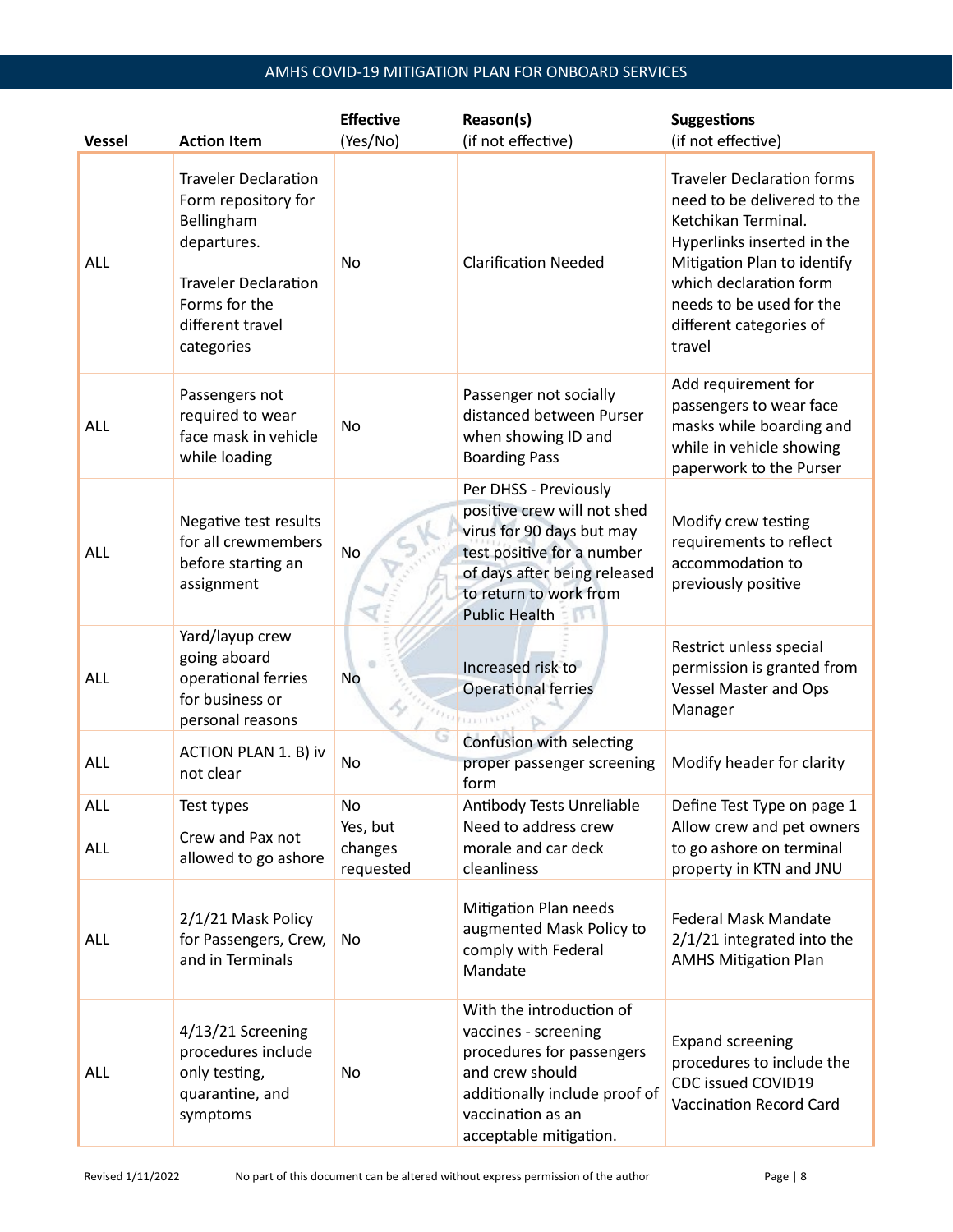# AMHS COVID-19 MITIGATION PLAN FOR ONBOARD SERVICES

| <b>Vessel</b>     | <b>Action Item</b>                                                    | <b>Effective</b><br>(Yes/No) | Reason(s)<br>(if not effective)                                                                                            | <b>Suggestions</b><br>(if not effective)                                                                                               |
|-------------------|-----------------------------------------------------------------------|------------------------------|----------------------------------------------------------------------------------------------------------------------------|----------------------------------------------------------------------------------------------------------------------------------------|
| <b>ALL</b>        | 4/13/21Touch point<br>sanitation<br>procedures                        | No                           | New CDC guidance and<br>advancements in cleaning<br>agents diminish the need<br>for hourly touchpoint<br>sanitation.       | Change hourly touch point<br>sanitation to daily touch<br>point sanitation to fall in<br>line with the current<br>science and guidance |
| <b>SW Vessels</b> | 4/14/21Terminal<br><b>Property Crew</b><br>breaks in the SW<br>system | No                           | Crew assigned to vessels<br>that operate in SW have no<br>option for approved breaks<br>on terminal property               | Add options for crew to<br>take approved terminal<br>property breaks in Cordova,<br>Homer, and Kodiak                                  |
| <b>ALL</b>        | 5/20/21 PRC Testing<br>only accepted                                  | No                           | Antigen tests are now<br>widely accepted as a means<br>of effectively detecting the<br>virus                               | Add Antigen testing to the<br>approved screening test<br>types for crew.                                                               |
| ALL               | 5/20/21 Passenger<br>screening                                        | No                           | Advances in vaccines and<br>loosening of CDC<br>restrictions warrant<br>changes<br>m                                       | Remove screening<br>procedures for passengers                                                                                          |
| <b>ALL</b>        | 5/20/21 Crew<br>restrictions                                          | <b>No</b>                    | Restrictions need to be<br>updated and loosened to<br>conform to success with the<br>Pandemic decline                      | Lift restrictions for crew per<br>the MOU singed with the<br>unions.5/17/21                                                            |
| All               | 6/8/21 Crew<br>restrictions                                           | No.                          | Restrictions need to be<br>updated and loosened to<br>conform to success with the<br>Pandemic decline                      | Lift going ashore<br>restrictions for all crew.                                                                                        |
| Mainliners        | 1/11/2022                                                             | No                           | Allowances for single<br>occupancy crew berthing<br>need to be adjusted to align<br>with previous eases in<br>restrictions | Return to double occupancy<br>berthing that was in place<br>prior to the onset of the<br>pandemic                                      |
| All               | 1/11/2022 Federal<br>Mask Mandate<br>updates                          | No                           | <b>Updates to Federal Mask</b><br>Mandate 6/10/21 required<br>in Mitigation Plan                                           | Updates made                                                                                                                           |